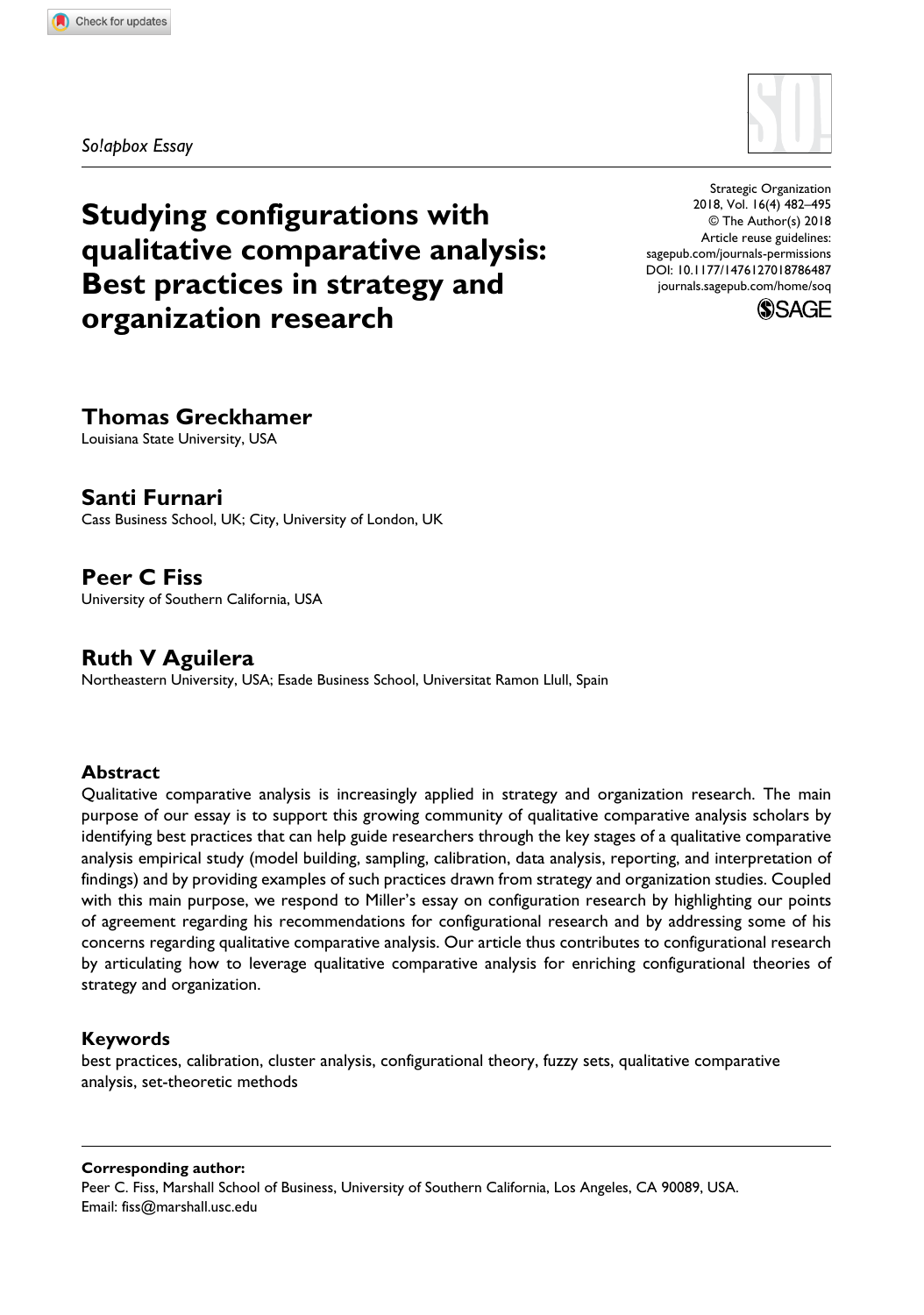# **Introduction**

Configurational theorizing has a rich tradition in strategy and organization studies. While a first wave of configurational work has relied primarily on conceptual typologies and cluster analyses (e.g. Meyer et al., 1993; Miles and Snow, 1978; Miller and Friesen, 1978, 1984), the introduction of qualitative comparative analysis (QCA) has led to a new wave of "neo-configurational" studies that explicitly embrace causal complexity (Misangyi et al., 2017) and address the mismatch between theory and methods that had impaired earlier configurational theorizing (Fiss, 2007).

QCA-driven neo-configurational studies are also increasingly attracting the attention of strategy scholars who have pioneered the study of configurations (e.g. Ketchen, 2013). Miller's (2017) essay is an example of this increasing attention and a welcome opportunity to continue a productive scholarly dialogue to enhance configurational theories of strategy and organization. In this spirit, the key objective of this article is to offer a set of best practices for high-quality QCA studies in strategy and organization research. Prior to laying out such best practices, in the next section we respond to Miller's essay and address some of his concerns and clarify some misunderstandings regarding QCA.

## **Response to Miller**

We share Miller's (2017) spirit of aiming to enhance and promote a configurational understanding of organizational and strategy phenomena underlying both earlier configurational approaches and the neo-configurational perspective (e.g. Grandori and Furnari, 2013; Ketchen, 2013; Meyer et al., 1993). As we have recently argued together with colleagues (Misangyi at al., 2017), we see the resurgence of configurational research in management studies (also observed by Miller) as the emergence of a neo-configurational perspective driven by a set-analytic approach.<sup>1</sup> We also agree with Miller's (2017) specific goal that we should strive to identify "richer, more full-blown organizational configurations that shed new light on how organizations function" (p. 13), although we may differ in the path we draw toward that state, as we will illustrate in detail below. We also mostly agree with Miller's recommendations for strengthening empirical research on configurations, which include using theory to guide research, characterizing configurations richly, establishing the significance of configurations, checking robustness, studying transitions or evolutionary paths, and blending quantitative and qualitative analysis. Indeed, we think these recommendations hold for social science research generally.

Miller (2017) also points to some of the current shortcomings of QCA research. For instance, we concur that large-N QCA studies would benefit greatly from "access to qualitative data and attention to the causal pattern within particular configurations" (p. 8). We have made this point in our earlier work (e.g. Greckhamer et al., 2013; Misangyi et al., 2017), although we also contend that "an iterative process between the findings and returning to empirical cases can prove to be fruitful in large-N settings […] even without the intimate case knowledge typical of the small-N QCA approach" (Misangyi et al., 2017: 267; see also Ragin and Fiss, 2017). Similarly, Miller is correct that there are examples of large-N QCA studies in which the identified configurations account for a relatively small fraction of the sample studied, that is, "low coverage" in QCA terminology. However, such examples are not indicative of theoretical or methodological problems with QCA but rather suggest that these studies' configurational models do not fully capture the complex causality underlying outcomes, possibly due to the lack of configurational theories in our field.

While we concur with Miller's overall intent, we believe there is a need to clarify several key aspects of his characterization of QCA. We will focus on three key concerns. Our first concern regards Miller's claim about QCA's inability to handle fine-grained data. He notes that QCA is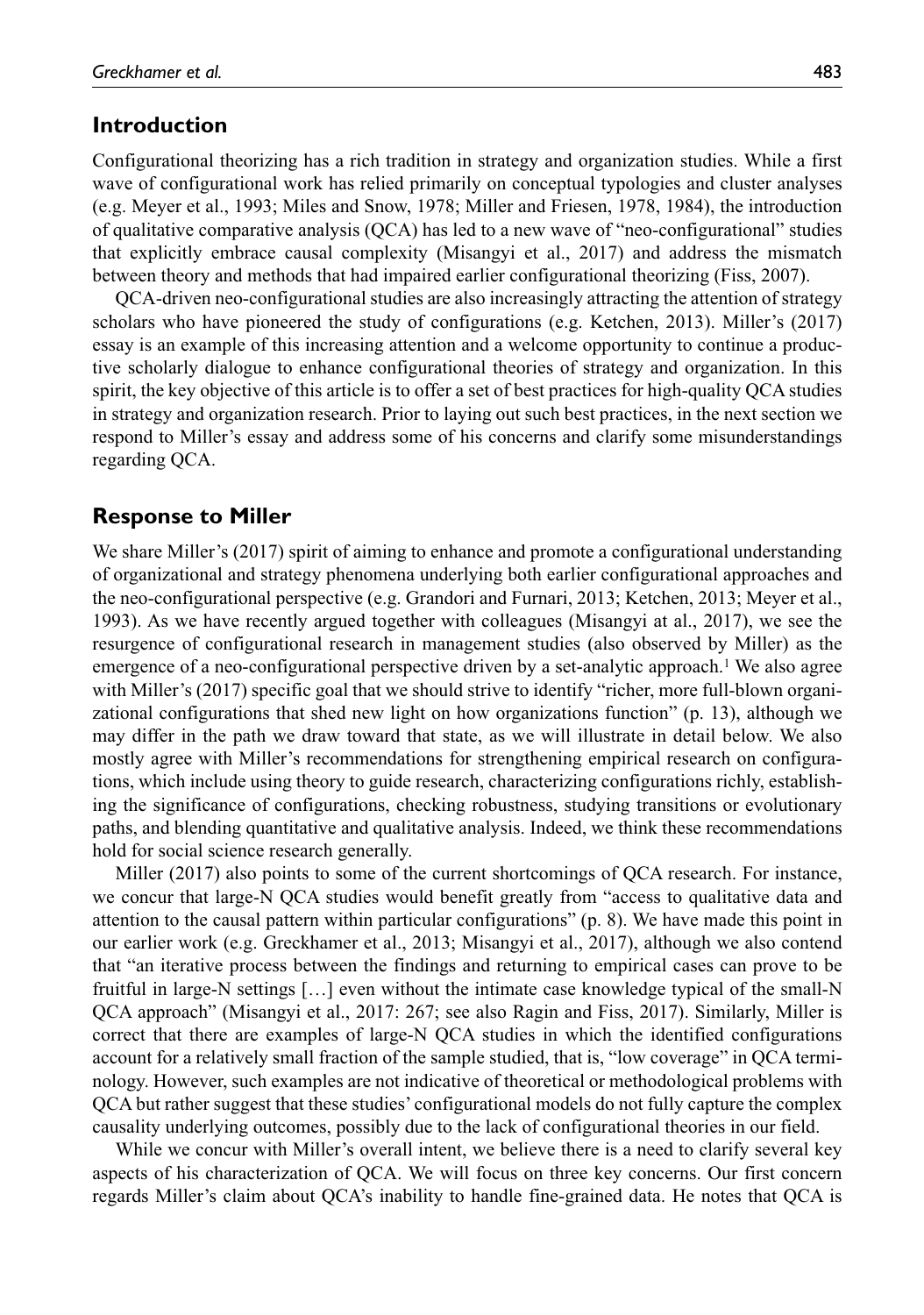applicable mainly when the data are "binary or ordinal characteristics," arguing that "QCA is more challenging to implement in conditions that demand more fine-grained scaling …" (p. 8). It is important to note that this is not the case because QCA is not restricted to binary or ordinal characteristics, nor does it require researchers to bifurcate quantitative variables. Fuzzy sets, which allow very fine-grained analyses,<sup>2</sup> have been in use for almost two decades. As Ragin (2000) demonstrates, properly calibrated fuzzy sets combine variables' precision and explicit measurement with meaningful qualitative thresholds based on theoretical and substantive knowledge (we elaborate on best practices for calibration below).

Our second concern refers to Miller's contention that clustering approaches are superior when samples are large. However, the key distinction between cluster analysis and QCA relates to the alternative research questions that they each can answer. Hence, the relative superiority of one approach over the other depends on a study's focus, rather than on its sample size. Cluster analysis aims to answer questions such as "what cases are more similar to each other?" whereas QCA aims to answer questions such as "what configurations of attributes are associated with an outcome of interest?" Regarding sample size, large samples neither render cluster analysis more meaningful nor do they limit the applications of applying QCA. While QCA was originally designed for relatively small-N samples<sup>3</sup> (e.g. Ragin, 1987), it has developed into a well-suited tool to analyze large-N samples (Greckhamer et al., 2013). More generally, we note the well-documented limitations of clustering techniques to derive meaningful results (e.g. Fiss, 2007; Ketchen and Shook, 1996), including extensive reliance on researcher judgment, the lack of test statistics, as well as the results' strong dependence on sample selection, on scaling of variables, and on the similarity measure and clustering method chosen.

Our third main concern regards Miller's suggestion that clustering approaches are more useful for identifying thematic patterns or "orchestrating themes." Clustering techniques per se provide little insight into why certain variables go together. In contrast, QCA theory and substantive knowledge about a phenomenon are considered the starting points for researchers to build a well-specified configurational model and calibrate its constitutive elements (Fiss, 2007; Fiss et al., 2013; Misangyi et al., 2017; Ragin, 1987, 2000, 2008). Moreover, QCA and clustering techniques differ in that "While both approaches work with multidimensional spaces, QCA addresses the positioning of cases in these spaces via set theoretic operations while CA relies on geometric distance measures and concepts of variance minimization" (Cooper and Glasser, 2011: 32). In addition, as Fiss (2011) demonstrated in his evaluation of the insights of Miles and Snow's (1978) typology by explicitly comparing QCA with cluster analysis, deviation scores, and interaction effects, QCA can handle causal complexity at a fine-grained level and enable researchers to unpack situations of first- and second-order equifinality, substitution, or complementary effects between elements.

# **Best practices for empirical research using QCA**

In the spirit of advancing configurational research, we now outline a set of best practices for conducting high-quality QCA research as a basis for developing configurational theories that are conceptually meaningful, empirically fine-grained, and analytically rigorous. We would like to emphasize, however, that these best practices *should not be applied in a mechanistic manner*, and they cannot substitute for configurational theorizing at the outset of a study.

We organize these best practices by the sequential stages of a typical QCA research study (see Table 1)<sup>4</sup> and offer examples of each best practice from strategy and organization research. Our aim is not to review QCA methodological principles that are discussed elsewhere (e.g. Ragin, 1987, 2000, 2008; Rihoux and Ragin, 2009; Schneider and Wagemann, 2012), but rather to provide a practice-oriented, hands-on guide to produce high-quality QCA research for strategy and organization research.<sup>5</sup>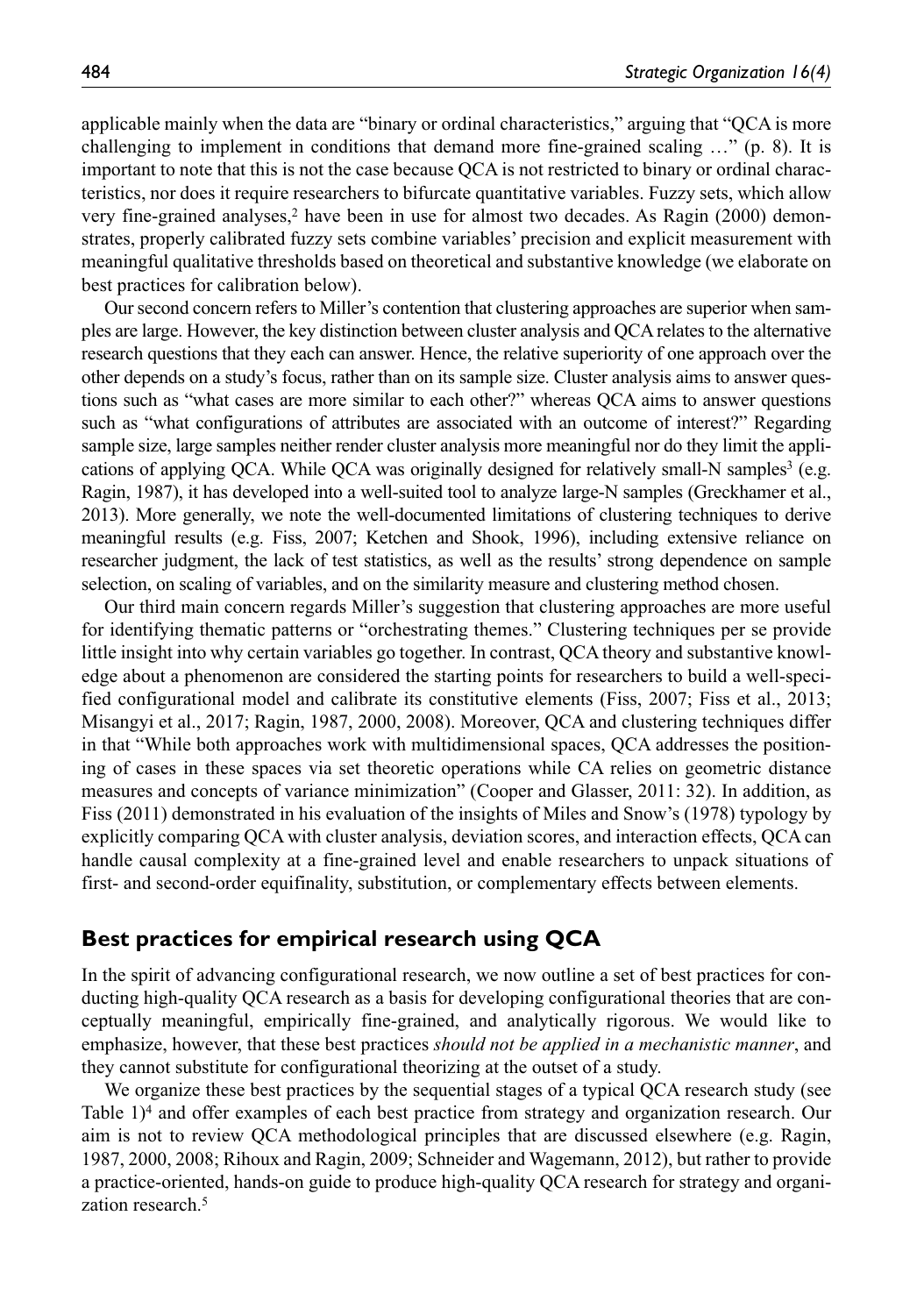| Table 1. Best practices in QCA           | studies in strategy and organization research.                                                                                                                                                                                                                                                                                                                                                                                                                                                                                                                                                          |                                                                                                                                                                                                                                                                                   |                                                                                                                                                                                                                                                                                                                                                      |
|------------------------------------------|---------------------------------------------------------------------------------------------------------------------------------------------------------------------------------------------------------------------------------------------------------------------------------------------------------------------------------------------------------------------------------------------------------------------------------------------------------------------------------------------------------------------------------------------------------------------------------------------------------|-----------------------------------------------------------------------------------------------------------------------------------------------------------------------------------------------------------------------------------------------------------------------------------|------------------------------------------------------------------------------------------------------------------------------------------------------------------------------------------------------------------------------------------------------------------------------------------------------------------------------------------------------|
| Research design<br>stage                 | Best practice                                                                                                                                                                                                                                                                                                                                                                                                                                                                                                                                                                                           | Studies featuring the best practice                                                                                                                                                                                                                                               | Goal achieved through the best<br>practice                                                                                                                                                                                                                                                                                                           |
| configurational<br>Building the<br>model | new theory rooted in case knowledge explaining<br>why conditions should combine to produce the<br>the maximum number of conditions<br>Select conditions based on extant theory or<br>the number of cases in the sample<br>Clearly define the outcome of interest<br>outcome<br>Consider<br>based on                                                                                                                                                                                                                                                                                                     | al. (2012) for inductive model building<br>Marx (2010) for benchmarks on the<br>(2011) for deductive model building<br>Aversa et al. (2015) and Bromley et<br>Greckhamer et al. (2008), and Fiss<br>Grandori and Furnari (2008),<br>based on case studies<br>number of conditions | type and number of conditions<br>To meaningfully specify the<br>included in QCA                                                                                                                                                                                                                                                                      |
| Constructing the<br>empirical sample     | Construct a theoretically relevant sample to study<br>the outcome                                                                                                                                                                                                                                                                                                                                                                                                                                                                                                                                       | Greckhamer et al. (2013) on small-N vs<br>Haxhi and Aguilera (2017) on small-N<br>large-N sampling<br>sampling                                                                                                                                                                    | To specify the sample's relevance<br>to the research question and the<br>study's boundary conditions                                                                                                                                                                                                                                                 |
| Calibrating the<br>data                  | Calibrate cases into sets based on theoretical and<br>Conceptualize included conditions as sets based<br>on theoretical knowledge<br>contextual knowledge                                                                                                                                                                                                                                                                                                                                                                                                                                               | and Acharya (2014) for calibration of<br>Crilly et al. (2012) for calibration of<br>Greckhamer (2016) and Misangyi<br>quantitative data<br>qualitative data                                                                                                                       | meaningful differences in kind (i.e.<br>To clearly define sets included in<br>crisp sets) or differences in kind<br>relevant variance by capturing<br>and degree (i.e. fuzzy sets)<br>To focus on theoretically<br>a study's model                                                                                                                   |
| Analyzing the<br>යි<br>පි                | o Specify raw consistency thresholds for necessity<br>theoretical knowledge (counterfactual analysis)<br>and sufficiency analyses (and for fuzzy sets, PRI<br>Return to model specification if needed based on<br>Analyze both conditions linked to the presence<br>Specify frequency threshold for sufficiency<br>simplifying assumptions based on<br>thresholds for sufficiency analysis)<br>and sufficiency analyses results<br>and the absence of the outcome (causal<br>Explore and interrogate the truth table<br>asymmetry)<br>analysis<br>Specify<br>score t<br>necessity<br>$\circ$<br>$\circ$ | Fiss (2011) and Greckhamer (2016) for<br>examples of sufficiency and necessity<br>Greckhamer (2011) and Soda and<br>Furnari (2012) for counterfactual<br>analyses<br>analysis                                                                                                     | conditions that may be necessary<br>configurations consistently linked<br>To show the empirical relevance<br>To identify (configurations of)<br>of configurations consistently<br>To examine potential causal<br>or sufficient for outcomes<br>peripheral conditions in<br>To distinguish core and<br>linked to outcomes<br>to outcomes<br>asymmetry |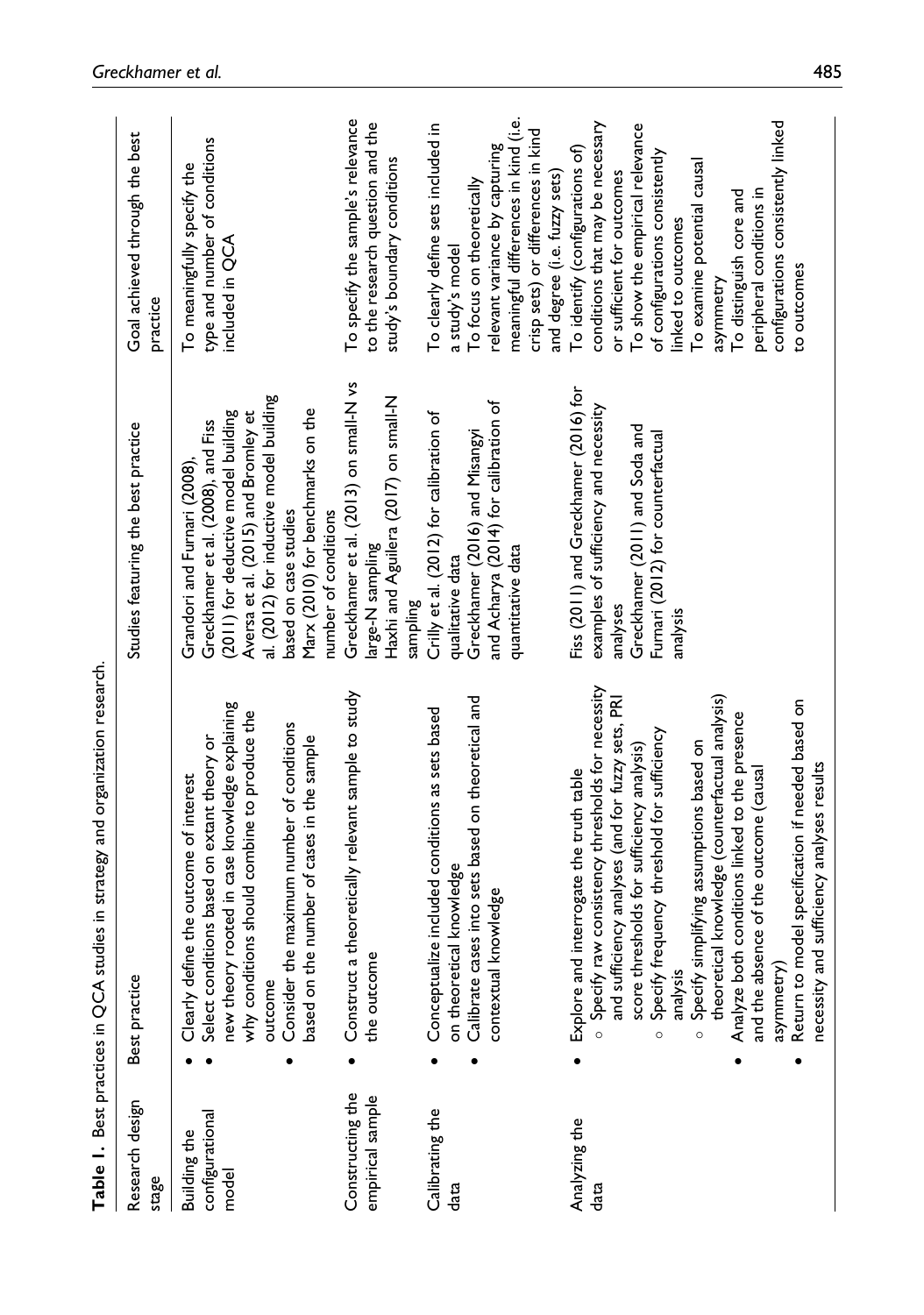| Table I. (Continued)                        |                                                                                                                                                                                                                                                                                                                                                                                                                                                                                                                                                                                                                                                                                                                                                                                                       |                                                                                                                                                                                                                                                                                                                                                                                                     |                                                                                                                                                                                                                                                   |
|---------------------------------------------|-------------------------------------------------------------------------------------------------------------------------------------------------------------------------------------------------------------------------------------------------------------------------------------------------------------------------------------------------------------------------------------------------------------------------------------------------------------------------------------------------------------------------------------------------------------------------------------------------------------------------------------------------------------------------------------------------------------------------------------------------------------------------------------------------------|-----------------------------------------------------------------------------------------------------------------------------------------------------------------------------------------------------------------------------------------------------------------------------------------------------------------------------------------------------------------------------------------------------|---------------------------------------------------------------------------------------------------------------------------------------------------------------------------------------------------------------------------------------------------|
| Research design<br>stage                    | Best practice                                                                                                                                                                                                                                                                                                                                                                                                                                                                                                                                                                                                                                                                                                                                                                                         | Studies featuring the best practice                                                                                                                                                                                                                                                                                                                                                                 | Goal achieved through the best<br>practice                                                                                                                                                                                                        |
| Evaluating the<br>robustness of<br>findings | calibration anchors and changes in consistency and<br>simplifying assumptions based on existing theories<br>Evaluate the robustness of findings to changes in<br>the robustness of findings to changes in<br>frequency minimum thresholds<br>Evaluate t                                                                                                                                                                                                                                                                                                                                                                                                                                                                                                                                               | Garcia-Castro et al. (2013) and Fiss<br>(2011) for robustness of findings to<br>calibration and thresholds                                                                                                                                                                                                                                                                                          | researchers' decisions on findings<br>configurations identified via QCA<br>and check the robustness of<br>To evaluate the impact of                                                                                                               |
| Reporting and<br>interpreting<br>findings   | In small-N QCA: by supporting QCA results by<br>Report results of necessity and sufficiency analysis,<br>Supplement configurational analysis with case-level<br>Report the extent of limited diversity (% of truth<br>In large-N QCA: by analyzing and comparing<br>n calibration thresholds, in consistency<br>including consistency as well as raw and unique<br>and frequency thresholds, and in simplifying<br>Report truth table or "nested" truth tables<br>e. how results vary depending on<br>consistently linked to outcomes of interest<br>cases representing different configurations<br>Report evidence regarding robustness of<br>coverage scores of configurations<br>qualitative case analyses<br>table rows with no cases)<br>assumptions)<br>findings (i.<br>changes ir<br>analysis: | (2016) for integrating necessity analysis<br>Garcia-Castro et al. (2013) for nested<br>Aversa et al. (2015) for small-N QCA<br>Ragin and Fiss (2017) for use of Venn<br>sufficiency analysis and Greckhamer<br>Ragin and Fiss (2008) for reporting<br>truth table, large-N, and reporting<br>diagrams to report solutions<br>evidence for robustness<br>and going back to cases<br>into this format | associated with certain outcomes<br>configurations consistently linked<br>way they do and why they are<br>of configurations combine the<br>To support interpretation of<br>theory as to why attributes<br>To build configurational<br>to outcomes |
|                                             | QCA: qualitative comparative analysis; PRI: proportional reduction in inconsistency.                                                                                                                                                                                                                                                                                                                                                                                                                                                                                                                                                                                                                                                                                                                  |                                                                                                                                                                                                                                                                                                                                                                                                     |                                                                                                                                                                                                                                                   |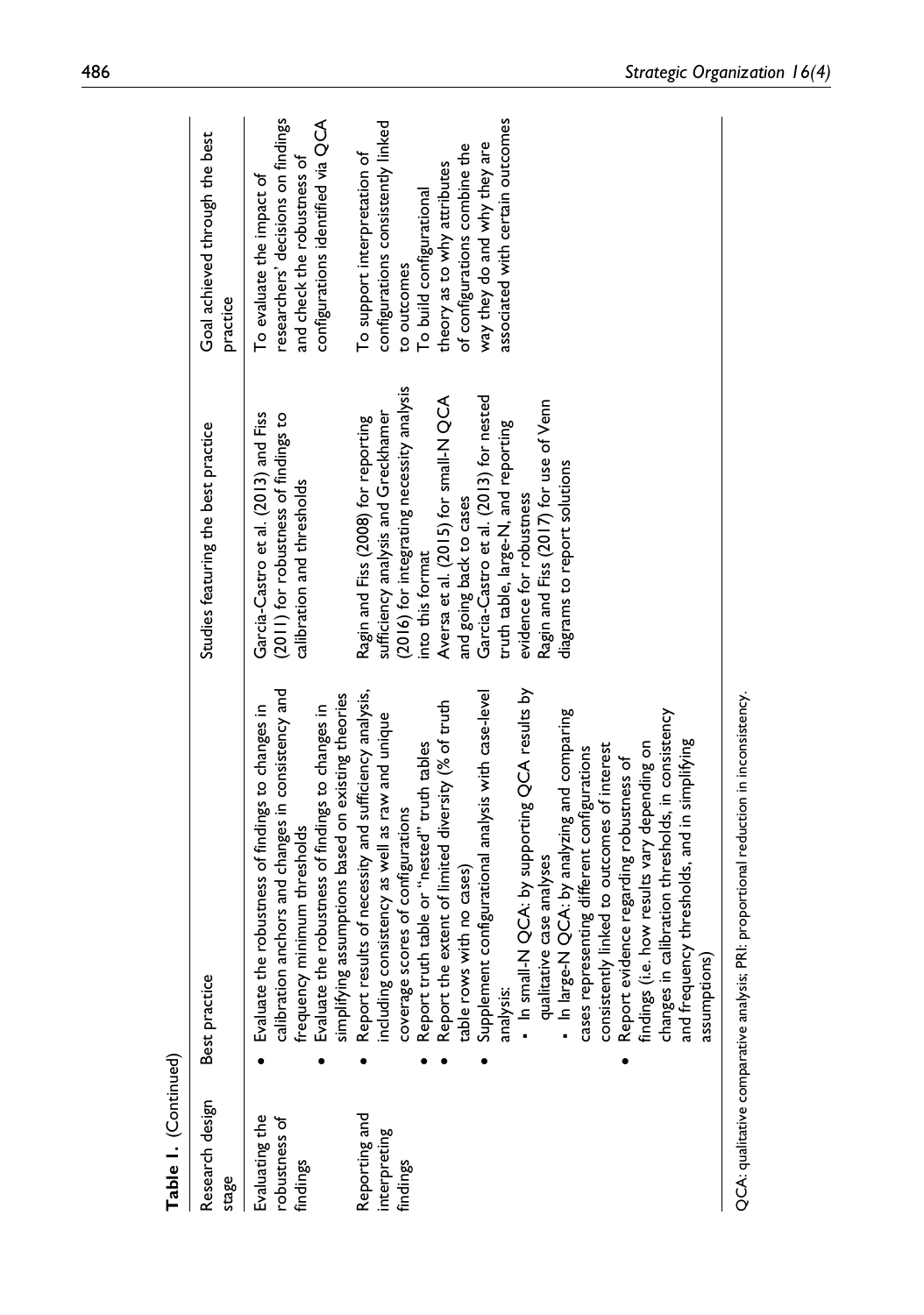## *Building the configurational model*

High-quality QCA studies involve building theoretically sound configurational models, which begins with clearly defining the phenomenon or outcome to be explained. The selection of conditions expected to explain the outcome should be guided by theory or case knowledge and may involve an iterative process of model building and analysis, particularly in studies emphasizing theory building. While there are different ways of using theory to identify conditions (e.g. Amenta and Poulsen, 2005; Rihoux and Ragin, 2009: 19–32), key is the articulation of a *configurational rationale* for including conditions and theorizing their joint (rather than net) effects on the outcome. Sometimes, a configurational rationale is readily embedded in extant theories. For example, in their configurational model of business unit performance, Greckhamer et al. (2008) justify the inclusion of industry, corporate, and business unit conditions based on prior theory regarding their interdependence.

However, because dominant correlation-based approaches have channeled theory-building efforts toward conceptions of independent, additive, and symmetrical causality (Delbridge and Fiss, 2013), for many outcomes configurational theories may not be readily available and researchers may need to develop configurational arguments to justify why conditions should be considered in conjunction to explain the outcome. For example, Grandori and Furnari (2008) justify the inclusion of four different types of organizational elements (market-based, bureaucratic, communitarian, democratic) by integrating different theories that had previously highlighted each of these elements in isolation. In yet other settings, researchers may leverage qualitative case studies and case-based knowledge to articulate a preliminary configurational model of how different conditions may interact and bring about the outcome (e.g. Aversa et al., 2015).

A key consideration in building a configurational model is the *number* of included conditions. It is good practice both to consider the maximum number of conditions that can be included based on a study's sample size and to keep the model parsimonious and non-redundant. Because an increasing number of conditions exponentially increases the number of logically possible configurations, it also increases the number of configurations that are likely to exhibit no cases. This problem of "limited diversity" is inherent in virtually all social science data (Ragin, 1987). Fortunately, available guidelines help researchers to balance the number of conditions with the number of cases and with the model's complexity (Marx, 2010). Even large-N QCA studies that may not readily face the problem of limited diversity in practice can include only a limited number of conditions because configurational models with many conditions may complicate findings' interpretation (Greckhamer et al., 2013). One way to increase a model's parsimony is to combine several conditions into theoretically meaningful higher order concepts. For example, Grandori and Furnari (2008) use theory to aggregate lower order organizational elements (e.g. individual-based incentives, firm-based incentives) into higher order concepts (e.g. market-based elements).

## *Constructing the empirical sample*

A standard of good practice in QCA studies is to sample cases *purposively*, using the outcome of interest to identify the population of cases. Purposive sampling has a long history in the caseoriented comparative tradition in which QCA is rooted and highlights that samples should be "theoretically defined" (Ragin, 2008: 4) to ensure their relevance to a research question. For example, a researcher interested in understanding the factors of success of downsizing in large service firms would select large service firms that experienced downsizing. This sampling strategy may take, however, different forms depending on whether the QCA study is small-N or large-N (Greckhamer et al., 2013).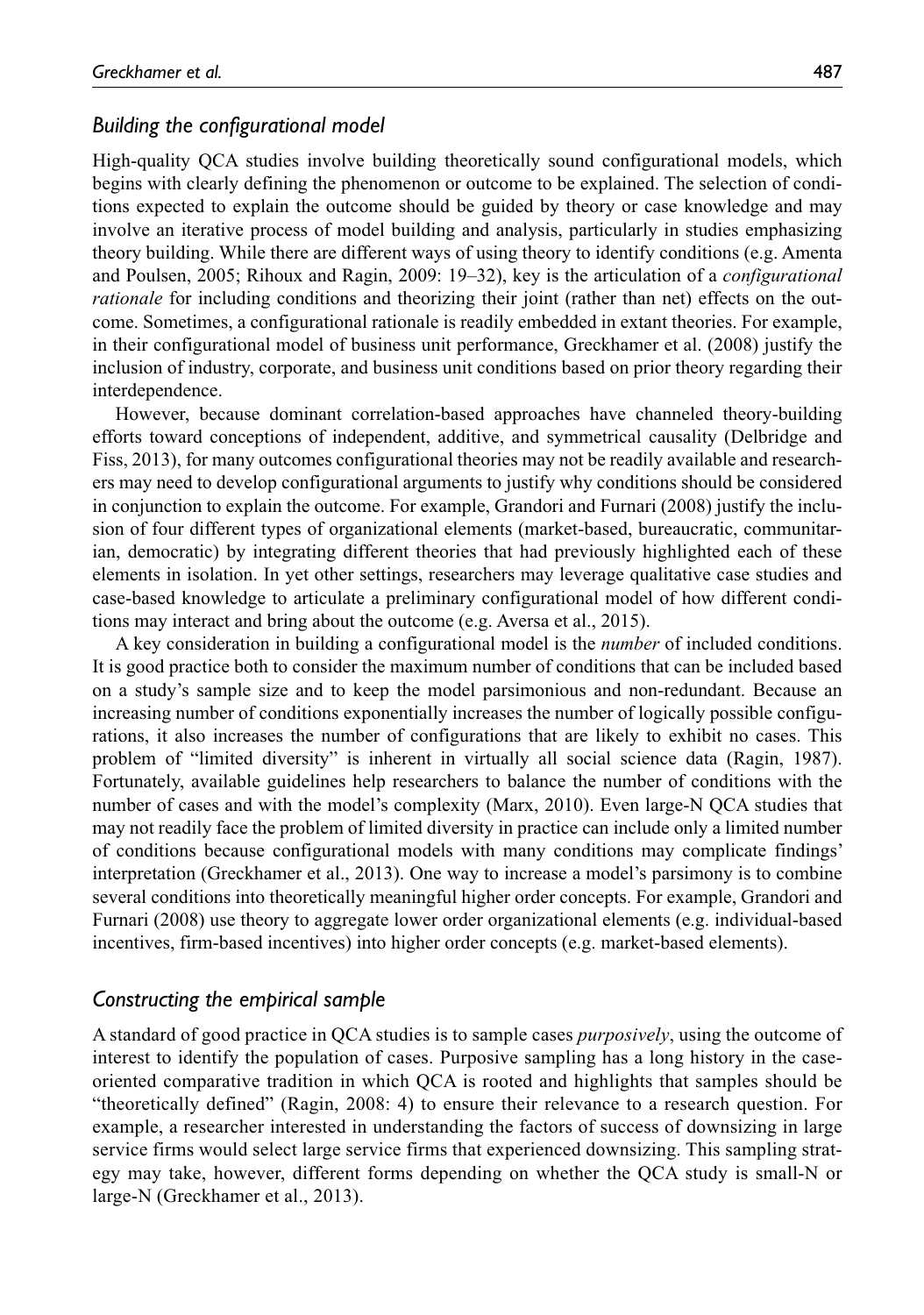In small-N QCA studies, a sample of cases may be constituted by (1) an entire population of cases relevant to explain the outcome (e.g. Aversa et al., 2015; Haxhi and Aguilera, 2017), (2) a sample of "representative cases" from this larger population, and (3) a combination of "positive cases" that display the outcome and "negative cases" that could be expected to display the outcome but do not (Mahoney and Goertz, 2004; Ragin, 2000). In small-N QCA studies it is also common practice to consider revising the sample by including additional cases to (or remove extant ones from) a sample based on theoretical grounds.

In large-N QCA studies, sampling should follow the logic of selecting theoretically relevant cases. This may mean selecting an entire population of cases relevant to explain an outcome (Misangyi and Acharya, 2014) or taking a stratified sample that well represents a population's diversity of cases. Drawing a random sample may not be appropriate because generalizing findings to a population is warranted only when the sample represents the full diversity of cases in the population and a random sample may not, for example, include rare configurations that are highly relevant for the outcome (Greckhamer et al., 2013).

## *Calibrating the data*

QCA is a set-theoretic method and both outcomes and conditions are conceptualized as sets. Another key feature of high-quality QCA research therefore regards "calibration," that is, the process of determining cases' membership in the sets representing the outcome and conditions (Ragin, 2008). QCA initially relied on a "crisp" set approach (Ragin, 1987), which only distinguishes cases' full membership and full non-membership into sets (i.e. "differences in kind"). However, Ragin (2000) expanded QCA to a fuzzy set approach, enabling researchers to also capture finegrained differences in degrees of membership.

For both crisp and fuzzy sets, effective calibration is a *half-conceptual, half-empirical* process of identifying thresholds that meaningfully represent differences in kind and differences in degree among cases. This process should follow three principles: (1) to clearly define each set representing outcome and causal conditions (e.g. the set of large firms); (2) to use appropriate theoretical and substantive knowledge to identify sensible thresholds (or "anchors") to determine, for example, which cases can be meaningfully considered to be fully in versus fully out the set of large firms in a given study setting; and (3) to transparently report chosen thresholds so that readers can assess the validity and robustness of the calibration process and the resulting sets. These principles are essential for effective calibration of both qualitative (e.g. Crilly et al., 2012) and quantitative data (Misangyi and Acharya, 2014; see Misangyi et al., 2017).

For example, Misangyi and Acharya (2014) use a combination of theory and contextual knowledge to calibrate the membership of cases (firms) into sets of inside and outside director equity ownership. First, they used existing theory to define the dimensions of "director equity ownership," identifying the amount of personal net worth a director invested in a firm as key dimension of this concept. Second, they used contextual data outside their sample to find the average net worth of directors in the United States and established a percentage thereof as meaningful thresholds for calibrating these sets.

This example demonstrates that calibration differs from *un*calibrated measures in that uncalibrated measurement treats all variance equally, while calibration identifies "whether the found variance corresponds to meaningful thresholds that distinguish differences in kind" among cases (Misangyi et al., 2017: 262). When criteria external to the study's sample and theoretical knowledge to guide calibration are lacking, researchers may rely on expert panels or, at times as a last resort, use properties of the study's sample (e.g. its cumulative data distribution or its frequency or density distribution) to determine thresholds that capture differences in kind and in degree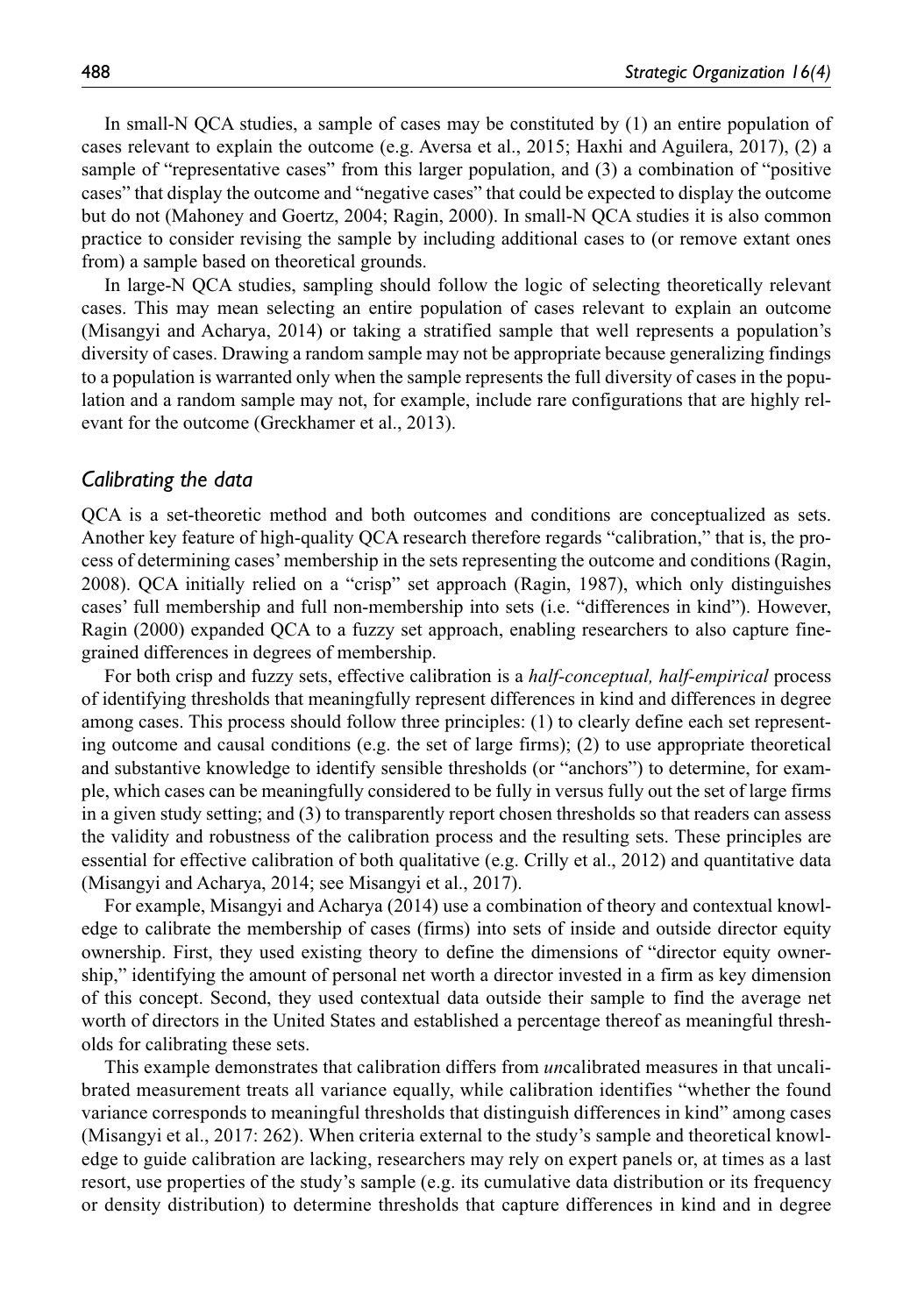among cases (e.g. Greckhamer, 2016). However, sample-based calibration should be avoided whenever possible.

#### *Analyzing the data*

While QCA entails various ways of analyzing set–subset relationships (Ragin and Fiss, 2017), a key tool is analysis of the truth table using Boolean Algebra (Ragin, 2000, 2008). A truth table entails all logically possible configurations of conditions included in a study and contains  $2<sup>k</sup>$  rows  $(k=$  the number of conditions), each representing a specific configuration. Some logically possible configurations may be represented by relatively large proportions of cases; other configurations may be rare, yet others may not be represented by any cases in the sample (the latter are known as counterfactual configurations or logical remainders and are used in counterfactual analysis as discussed below). Consistency scores capture how consistently empirically observed configurations are linked to the outcome and thus provide information regarding the model's validity.Very low consistency scores across configurations would suggest that the configurational model is a poor explanatory model for the outcome and should be reconsidered.

QCA typically aims to identify configurations of conditions that may cause an outcome (and its absence). Using set theory, QCA conceptualizes causality in terms of relations of necessity and sufficiency (Ragin, 2000, 2008); A configuration that is a consistent superset of the outcome (i.e. all occurrences of the outcome exhibit the configuration) indicates a situation consistent with necessity; a configuration that is a consistent subset of the outcome (i.e. all cases with a particular configuration display the outcome) indicates a situation consistent with sufficiency. QCA evaluates necessity and sufficiency relations through set-theoretic measures of consistency and coverage (Ragin, 2008), which serve analogous purposes of significance and effect sizes in regression analysis. *Consistency* measures "how closely a perfect subset relation [between a configuration and an outcome] is approximated" (Ragin, 2008: 44); in the simple case of crisp sets, consistency is the proportion of cases exhibiting the configuration that exhibit the outcome. *Coverage* gauges a configuration's "empirical relevance or importance" (Ragin, 2008: 44); again for crisp sets, this means the proportion of cases exhibiting the outcome captured by this configuration.

It is good practice to establish different consistency thresholds for necessity and sufficiency analyses and to not interpret subset relations that do not meet these thresholds. For necessity analysis, a consistency benchmark of at least >0.90 is recommended, as is a high coverage measure to indicate that the potential necessary condition is empirically relevant (Ragin, 2008; Schneider and Wagemann, 2012; for an empirical example, see Greckhamer, 2016). For sufficiency analysis, a fairly well-established consistency benchmark is  $\geq 0.80$  for raw consistency (Ragin, 2000, 2008). In fuzzy set analysis, it is also important to consider PRI (proportional reduction in inconsistency) scores to avoid simultaneous subset relations of configurations in both the outcome and its absence. PRI consistency scores should be high and ideally not too far from raw consistency scores (e.g. 0.7); configurations with PRI scores below 0.5 indicate significant inconsistency. In addition, researchers need to decide on a case frequency threshold for a configuration to be included in the sufficiency analysis. While in small-N QCA studies this threshold is typically one case, in large-N QCA studies setting this threshold implies a trade-off between more parsimonious findings and the inclusion of relatively rare configurations. While this trade-off may be approached differently depending upon research questions, it is recommended that a threshold is chosen that retains at least 80% of the cases (Greckhamer et al., 2013), though preferably more. Finally, when theoretical rationales warrant the consideration of necessity relations, necessity analysis should be conducted prior to sufficiency analysis.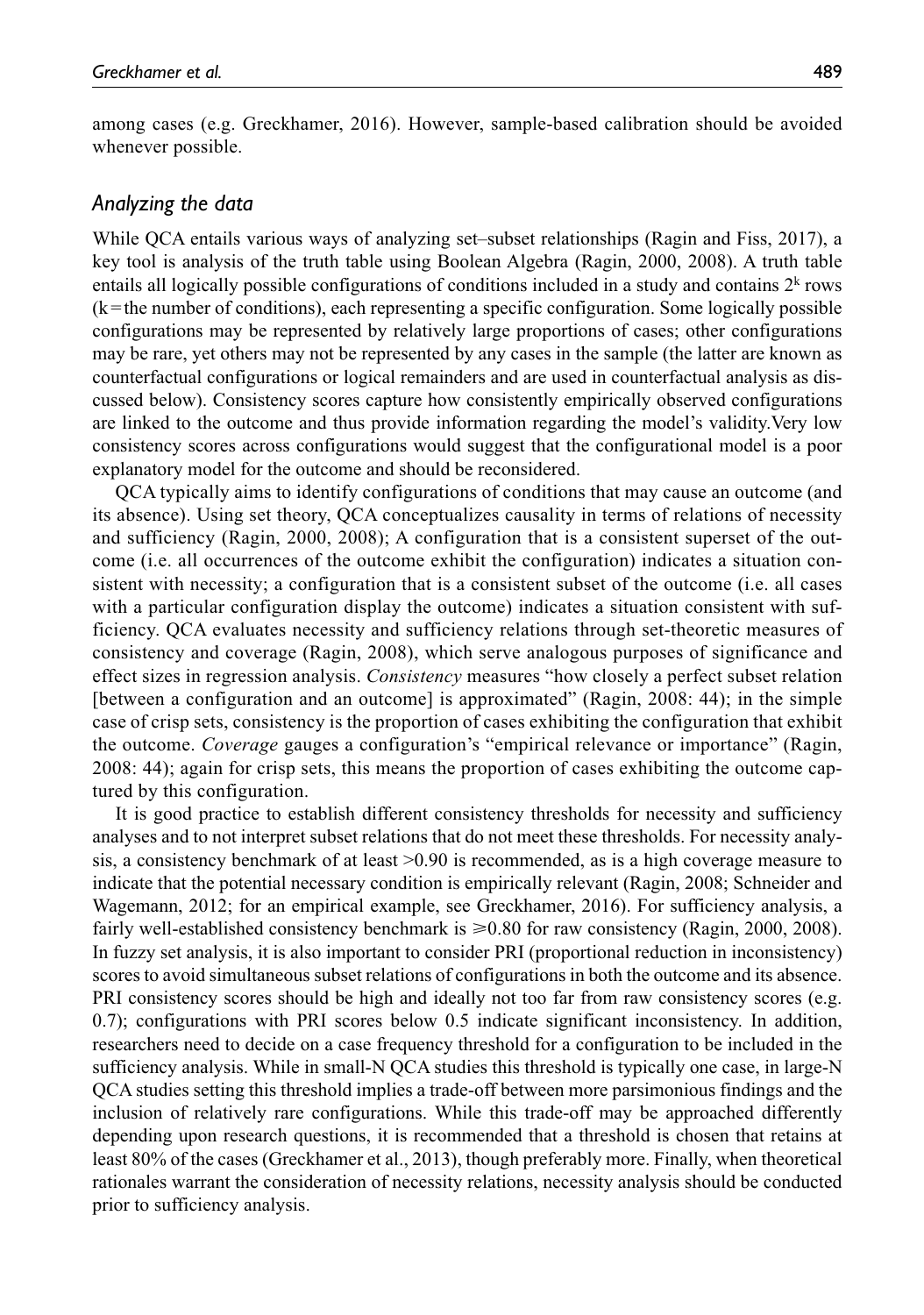QCA allows researchers to make simplifying assumptions about counterfactual configurations and to assess how different simplifying assumptions impact the configurations found to be consistently sufficient for the outcome. Accordingly, another best practice concerns the transparent justification of simplifying assumptions included to distinguish between core and contributing6 conditions to enable readers to evaluate their plausibility (Soda and Furnari, 2012). Core conditions remain part of the solution when all simplifying assumptions are included, both those consistent with empirical evidence and theoretical knowledge (i.e. easy counterfactuals) and those consistent with empirical evidence but not with theoretical knowledge (i.e. difficult counterfactuals) (Ragin, 2008: 160–176).7 Thus, core conditions are "decisive causal ingredients" (Misangyi et al., 2017: 276) because they remain part of the solution even when assuming a state of the world in which difficult counterfactuals that are not supported by current theory occur (Soda and Furnari, 2012). Contributing conditions instead remain part of the solution when easy counterfactuals are included, but they are "stripped away" from it by including difficult counterfactuals. To meaningfully distinguish and interpret core and contributing conditions, it is good practice to transparently report the assumptions included in the analysis as well as the theoretical rationales justifying their inclusion and plausibility (e.g. Greckhamer, 2011: 114–115).

It is also a good practice in QCA to analyze *separately* the configurations for the presence and the absence of an outcome. Being based on Boolean rather than Linear Algebra, QCA assumes that the occurrence of an outcome and its absence may be caused by different conditions (i.e. it assumes potential causal asymmetry). Put differently, the occurrence and the non-occurrence of an outcome may constitute two qualitatively different phenomena, and it is good practice to provide separate explanations for them; they may potentially even require different causal models (Schneider and Wagemann, 2012).

Finally, we emphasize that data analysis in QCA—unless the focus is on theory-testing—is typically an iterative process, and considerations for consistency and coverage measures alongside considerations for model and thereby results parsimony can help researchers to refine their model. For example, analysis of an initial model may lead researchers to identify a number of contradictory configurations (i.e. configurations that entail both cases that show the outcome and the absence of the outcome), and based on an examination of such cases and/or further theory building, researchers may re-constitute the population of interest by removing or adding cases, or they may include additional conditions that eliminate or reduce contradictions.

## *Evaluating the robustness of findings*

As described above, as any empirical research every QCA study is ripe with decisions made by researchers (e.g. decisions in calibrating set membership, thresholds in data analysis, iterative steps of model building and analysis). Hence, it is crucial to transparently report these decisions and their underlying rationales as well as to consider how they shape a study's findings (needless to say, transparent documentation of researchers' decisions is essential for all empirical research). At the same time, considerations of these findings' robustness should stay true to the logic of set-theoretic analysis rather than trying to mimic robustness tests in regression analyses (Schneider and Wagemann, 2012). QCA findings can be considered robust if slightly different decisions lead to similar enough findings in terms of necessity and sufficiency so that the paths identified and the consistency and coverage measures of fit do not warrant substantively different interpretations (Schneider and Wagemann, 2012).

Changes in calibration thresholds may change findings' consistency and coverage, but otherwise should not affect their substance (i.e. configurations identified in the solution). Because changes in the calibration of the cross-over point that identifies when cases are neither in nor out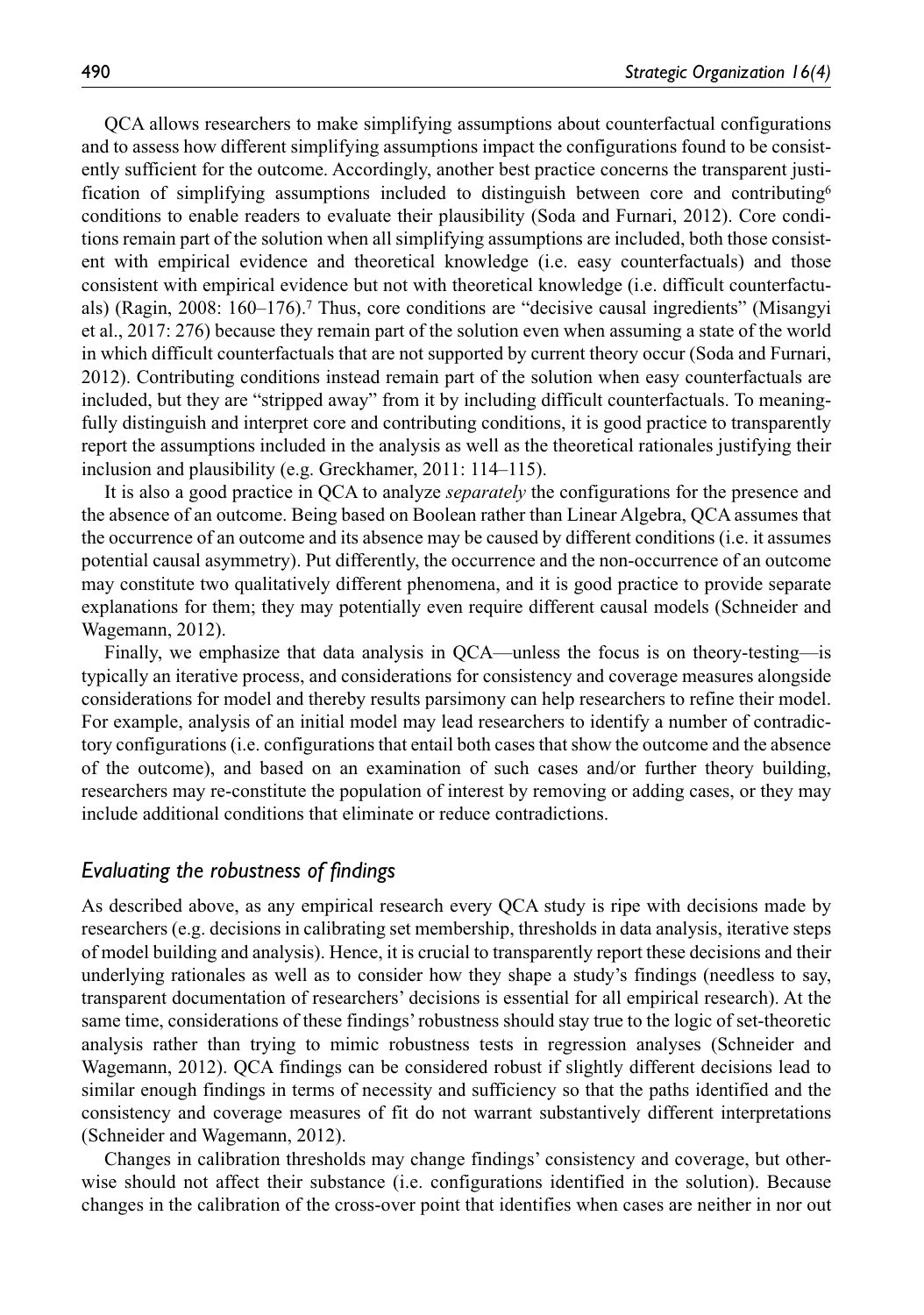of a set (0.5 membership) may lead cases to shift from one to another row on the truth table and accordingly may change the patterns of empirically observed and unobserved configurations, this threshold should be chosen carefully. For example, Fiss (2011) evaluated the robustness of his findings by varying the cross-over point for causal conditions for which alternative cross-over points appeared plausible. Changes in the minimum consistency and PRI score thresholds also shape the results in that an increase (decrease) in these thresholds will lead to new solutions that are more (less) consistent and have lower (higher) coverage. Similar patterns hold for varying the frequency threshold for truth table rows. Relatedly, researchers should evaluate how any included simplifying assumptions may alter the core and contributing conditions identified. It is also usually recommended to report or discuss results based on multiple consistency thresholds (see, for example, Ragin and Fiss, 2017).

Finally, it is important to note that adding conditions to a configurational model is unlike adding control variables in regression models. The inclusion of new conditions changes the logically possible (and thus the empirically observed) configurations of conditions and thus will likely change the findings. Thus, altering the configurational model should be part of a potentially iterative and theory-guided process of building the configurational model, unless the study's goal is theory testing.

## *Reporting and interpreting findings*

Several best practices facilitate the reporting of QCA results. First, for transparency it is desirable to represent the (limited) diversity of cases by reporting the truth table (e.g. Garcia-Castro et al., 2013; Greckhamer, 2011). However, because a truth table's complexity increases exponentially with the complexity of the analyzed model, reporting it within the constraints of a journal article may be challenging. Garcia-Castro et al. (2013) address this challenge by producing "nested" truth tables for the firms they analyze. Alternatively, providing truth tables as online supplements to journal articles may be practical.

The current best practice to represent findings from sufficiency analyses in management studies is to follow the "configuration chart" notation system introduced by Ragin and Fiss (2008), which displays the equifinal configurations consistently linked to an outcome.<sup>8</sup> Greckhamer (2016) has suggested a way to integrate necessity analysis results into this notation system. In addition, the use of Venn diagrams allows researchers to combine information about consistency levels while mapping the configurations associated with an outcome (e.g. Ragin and Fiss, 2017).

Another key good practice involves reporting the consistency and coverage scores to make sense of and interpret QCA results in terms of validity and empirical relevance of the overall solution and of the individual configurations included in it. In addition, reporting unique coverage scores of each configuration enables interpretation of the proportion of cases covered *uniquely* by this configuration (whereas the raw coverage score includes cases covered by multiple configurations). Comparisons of raw and unique coverage indicate the extent of overlapping versus neatly separated configurations (see Aversa et al., 2015: 665). Taken together, these parameters provide fine-grained ways to not only interpret the causal complexity underlying the outcome but also to distinguish the importance and validity of each of the equifinal configurations identified, which is a key advantage of QCA vis-à-vis cluster analysis or other correlational methods.

To interpret QCA findings, whenever possible, researchers should return to case data in order to facilitate configurational theory building through case-level analyses. This may help researchers to interpret the essence of a configuration and to potentially capture it through a descriptive label. Small-N QCA studies may readily involve in-depth data about cases that can support and qualify the QCA findings through qualitative analysis. For example, Aversa et al. (2015) complement their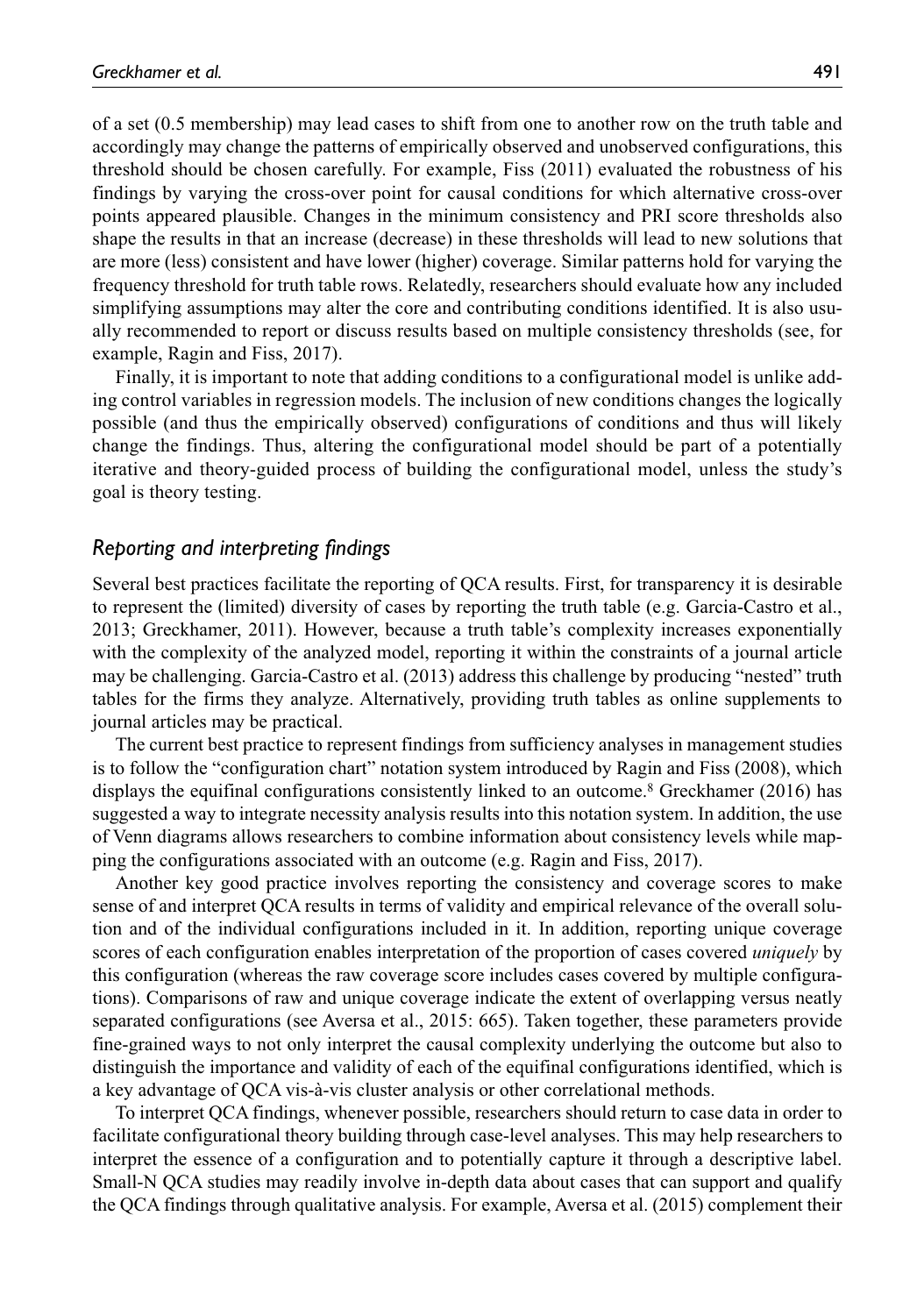QCA analysis of high- and low-performing business model configurations with in-depth analyses of two polar cases selected to explore the mechanisms underlying the identified configurations (for a large-N example of a similar process, see Dwivedi et al., 2018).

More generally, formal criteria can guide the selection of different types of cases (e.g. deviant, conforming) to help interpret QCA findings (e.g. Schneider and Rohlfing, 2016). Even in large-N QCA studies, when in-depth knowledge about cases is more difficult to access, researchers should try to analyze and compare cases that represent different configurations consistently linked to the outcome to build additional insights. From its very origin, QCA embraces the idea that researchers should establish "intimacy" with the cases and complement cross-case comparisons with analyses of individual cases (Ragin, 1987). One way to do so is to identify specific cases that are covered by each configuration in the solution and to evaluate and report the extent to which they are prototypical rather than deviant cases vis-à-vis a given configuration.

# **Conclusion**

Configurational theorizing should be the foundation of any QCA analysis to avoid the mechanistic deployment of its technique. QCA studies following the best practices outlined above enable the development of neo-configurational strategy and organization theories that are conceptually meaningful, empirically fine-grained, and analytically rigorous. Such configurational theories are likely to be conceptually robust and useful because they are rooted in data calibrated on the basis of casebased and theoretical knowledge, which facilitates the interpretation of the configurations identified via QCA. At the same time, these QCA studies can analyze fine-grained data to study causal complexity with analytical rigor because they are built on the analytical apparatus of set theory, Boolean Algebra, and their associated tools (e.g. truth table, consistency and coverage scores, set coincidence). In short, we have shown that QCA is well positioned to effectively tackle research questions regarding what configurations of factors are associated with a given outcome of interest by striking a delicate balance between complexity and parsimony, meaningful detail, and analytical precision. The conceptual and methodological thinking around configurational research supported by QCA has evolved tremendously in recent years, and we strive to continuously advance it by clarifying misunderstandings and by offering guidelines that enable high standard research and significant insights.

# **Authors' note**

Ruth V Aguilera is now affiliated to Esade Business School, Universitat Ramon Llull, Spain.

## **Acknowledgements**

Authors are listed in reverse alphabetical order. We thank Ann Langley and the editors of *Strategic Organization* for helpful developmental comments. We also thank Bart Cambré, Joanna Campbell, Donal Crilly, Axel Marx, and Vilmos Misangyi for their helpful comments on an earlier version of this manuscript.

# **Funding**

The author(s) received no financial support for the research, authorship, and/or publication of this article.

## **Notes**

1. Unlike Miller, however, we argue that this neo-configurational perspective is "scale-free" because it applies not only to the organizational level but also to phenomena at the intra-organizational and supraorganizational levels (Misangyi et al., 2017).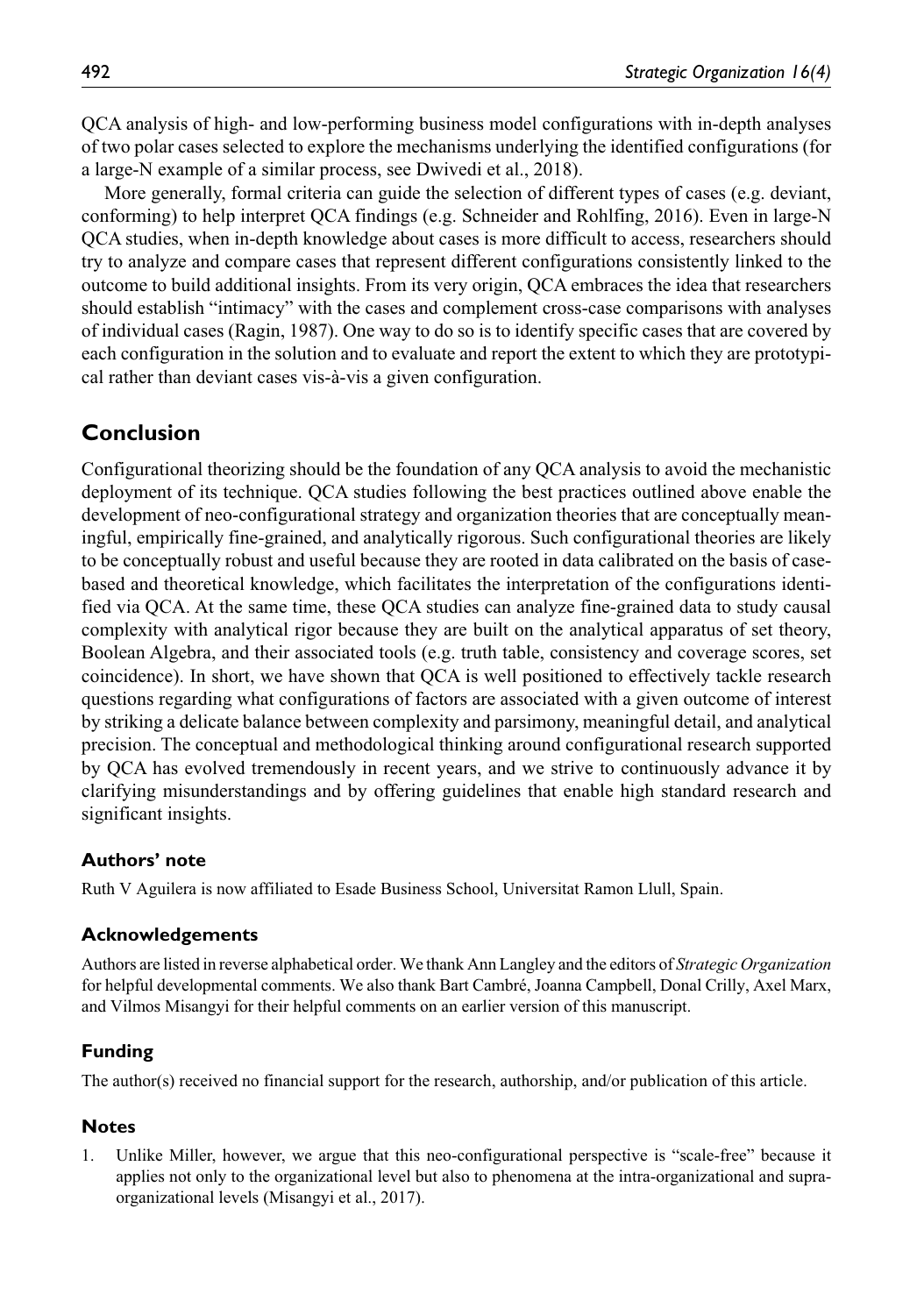- 2. While Miller acknowledges the existence of fuzzy sets in a footnote, his suggestion that they are challenging to implement is not warranted. In this article we discuss best practices that researchers can follow to successfully execute qualitative comparative analysis (QCA) studies using fuzzy sets.
- 3. We distinguish between small-N QCA studies comprising about 12–50 cases and large-N QCA studies comprising above 50 cases (Greckhamer et al., 2013).
- 4. In practice, empirical QCA studies may involve multiple iterations among these stages, so Table 1 is a simplified representation of this process.
- 5. Our intent is similar to Schneider and Wagemann's (2010), although we focus on standards of good practice accepted in strategy and organizational research.
- 6. Contributing conditions may also be referred to as "peripheral" conditions (e.g. Fiss, 2011).
- 7. QCA never includes simplifying assumptions that contradict empirical evidence.
- 8. A complete Excel template for creating configuration charts is available at [http://www-bcf.usc.edu/~fiss/](http://www-bcf.usc.edu/~fiss/stm%20links.html) [stm%20links.html](http://www-bcf.usc.edu/~fiss/stm%20links.html)

# **References**

- Amenta E and Poulsen JD (2005) Where to begin: A survey of five approaches to selecting independent variables for Qualitative Comparative Analysis. *Sociological Methods & Research* 23: 22–53.
- Aversa P, Furnari S and Haefliger S (2015) Business model configurations and performance: A qualitative comparative analysis in Formula One racing, 2005–2013. *Industrial and Corporate Change* 24: 655–676.
- Bromley P, Hwang H and Powell WW (2012) Decoupling revisited: Common pressures, divergent strategies in the U.S. nonprofit sector. *M@n@gement* 15: 468–501.
- Cooper B and Glaesser J (2011) Using case-based approaches to analyse large datasets: A comparison of Ragin's fsQCA and fuzzy cluster analysis. *International Journal of Social Research Methodology* 14: 31–48.
- Crilly D, Zollo M and Hansen MT (2012) Faking or muddling through? Understanding decoupling in response to stakeholder pressures. *Academy of Management Journal* 55: 1429–1448.
- Delbridge R and Fiss PC (2013) Editors' comments: Styles of theorizing and the social organization of knowledge. *Academy of Management Review* 38: 325–331.
- Dwivedi P, Joshi A and Misangyi VD (2018) Gender-inclusive gatekeeping: How (mostly male) predecessors influence the success of female CEOs. *Academy of Management Journal* 61(2): 379–404.
- Fiss PC (2007) Towards a set-theoretic approach for studying organizational configurations. *Academy of Management Review* 32: 1180–1198.
- Fiss PC (2011) Building better causal theories: A fuzzy set approach to typologies in organization research. *Academy of Management Journal* 54: 393–420.
- Fiss PC, Cambré B and Marx A (2013) Configurational theory and methods in organizational research. *Research in the Sociology of Organizations* 38: 1–22.
- Garcia-Castro R, Aguilera RV and Ariño MA (2013) Bundles of firm corporate governance practices: A fuzzy set analysis. *Corporate Governance: An International Review* 32: 390–407.
- Grandori A and Furnari S (2008) A chemistry of organization: Combinatory analysis and design. *Organization Studies* 29: 459–485.
- Grandori A and Furnari S (2013) Configurational analysis and organization design: Towards a theory of structural heterogeneity. *Research in the Sociology of Organizations* 38: 79–107.
- Greckhamer T (2011) Cross-cultural differences in compensation level and inequality across occupations: A set-theoretic analysis. *Organization Studies* 32(1): 85–115.
- Greckhamer T (2016) CEO compensation in relation to worker compensation across countries: The configurational impact of country-level institutions. *Strategic Management Journal* 37: 793–815.
- Greckhamer T, Misangyi VF and Fiss PC (2013) The two QCAs: From a small-N to a large-N set-theoretic approach. *Research in the Sociology of Organizations* 38: 49–75.
- Greckhamer T, Misangyi VF, Elms H, et al. (2008) Using qualitative comparative analysis in strategic management research: An examination of combinations of industry, corporate, and business-unit effects. *Organizational Research Methods* 11: 695–726.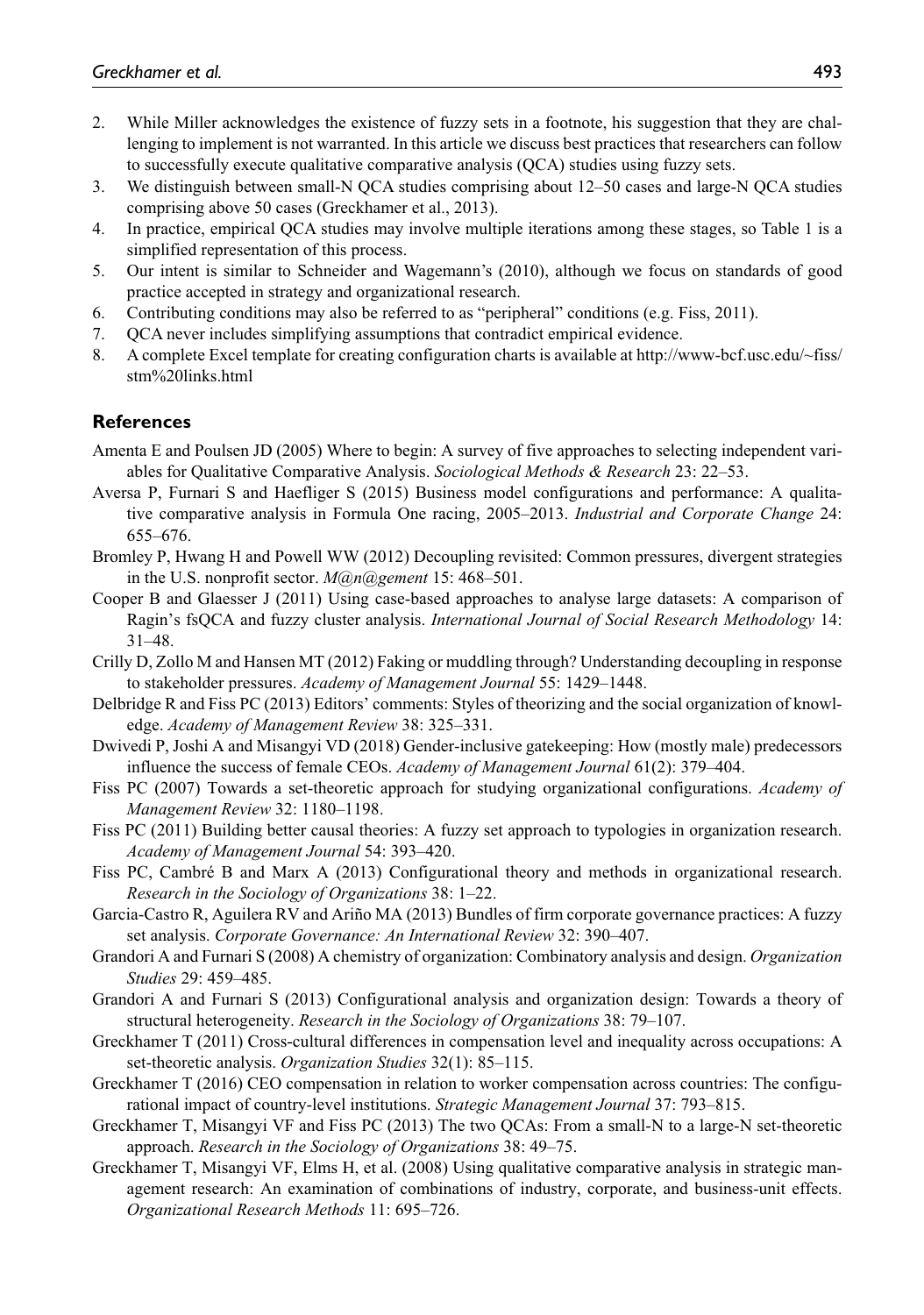- Haxhi I and Aguilera RV (2017) An institutional configurational approach to cross-national diversity in corporate governance. *Journal of Management Studies* 54: 261–303.
- Ketchen DJ (2013) We try harder: Some reflections on configurational theory and methods. *Research in the Sociology of Organizations* 38: 303–309.
- Ketchen DJ and Shook CL (1996) The application of cluster analysis in strategic management research: An analysis and critique. *Strategic Management Journal* 17: 441–458.
- Mahoney J and Goertz G (2004) The possibility principle: Choosing negative cases in comparative research. *American Political Science Review* 98: 653–669.
- Marx A (2010) Crisp-set qualitative comparative analysis (csQCA) and model specification: Benchmarks for future csQCA applications. *International Journal of Multiple Research Approaches* 4: 138–158.
- Meyer AD, Tsui AS and Hinings CR (1993) Configurational approaches to organizational analysis. *Academy of Management Journal* 36: 1175–1195.
- Miles RE and Snow CC (1978) *Organizational Strategy, Structure, and Process* (in Collaboration with Alan D Meyer and with Contributions by Henry J Coleman Jr). New York: McGraw Hill.
- Miller D (2017) Challenging trends in configurations research: Where are the configurations? *Strategic Organization*. Epub ahead of print 5 September. DOI: 10.1177/1476127017729315.
- Miller D and Friesen PH (1978) Archetypes of strategy formulation. *Management Science* 24: 921–933.
- Miller D and Friesen PH (1984) *Organizations: A Quantum View*. Englewood Cliffs, NJ: Prentice Hall.
- Misangyi VF and Acharya AG (2014) Substitutes or complements? A configurational examination of corporate governance mechanisms. *Academy of Management Journal* 57: 1681–1705.
- Misangyi VF, Greckhamer T, Furnari S, et al. (2017) Embracing causal complexity: The emergence of a neoconfigurational perspective. *Journal of Management* 43: 255–282.
- Ragin CC (1987) *The Comparative Method: Moving beyond Qualitative and Quantitative Strategies*. Berkeley, CA: University of California Press.
- Ragin CC (2000) *Fuzzy-Set Social Science*. Chicago, IL: University of Chicago Press.
- Ragin CC (2008) *Redesigning Social Inquiry: Fuzzy Sets and Beyond*. Chicago, IL: University of Chicago Press.
- Ragin CC and Fiss PC (2008) Net effects versus configurations: An empirical demonstration. In: Ragin C (ed.) *Redesigning Social Inquiry: Fuzzy Sets and Beyond*. Chicago, IL: University of Chicago Press, pp. 190–212.
- Ragin CC and Fiss PC (2017) *Intersectional Inequality: Race, Class, Test Scores, and Poverty*. Chicago, IL: University of Chicago Press.
- Rihoux B and Ragin CC (2009) *Configurational Comparative Methods: Qualitative Comparative Analysis (QCA) and Related Techniques*. Los Angeles, CA: SAGE.
- Schneider CQ and Rohlfing I (2016) Case studies nested in fuzzy-set QCA on sufficiency: Formalizing case selection and causal inference. *Sociological Methods & Research* 45: 526–568.
- Schneider CQ and Wagemann C (2010) Standards of good practice in Qualitative Comparative Analysis (QCA) and fuzzy-sets. *Comparative Sociology* 9: 397–418.
- Schneider CQ and Wagemann C (2012) *Set-Theoretic Methods for the Social Sciences*. Cambridge: Cambridge University Press.
- Soda G and Furnari S (2012) Exploring the topology of the plausible: Fs/QCA counterfactual analysis and the plausible fit of unobserved organizational configurations. *Strategic Organization* 10: 285–296.

#### **Author biographies**

Thomas Greckhamer is the Catherine Rucks Professor of Management in the E.J. Ourso College of Business at Louisiana State University. He earned his PhD in Management from the University of Florida. His research interests are at the intersection of organization studies, strategic management, and research methods, focusing on empirical applications of as well as theoretical and methodological contributions to set-theoretic and qualitative approaches. His work has been published in *Strategic Management Journal, Journal of Management, Organization Studies, Organization Science, Organizational Research Methods, Qualitative Inquiry*, and *Qualitative Research*, among others. He currently serves as an Associate Editor for *Organizational Research Methods*. Address: E. J. Ourso College of Business, Louisiana State University, Baton Rouge, LA 70803, USA. [email: [tgreck@lsu.edu](mailto:tgreck@lsu.edu)]